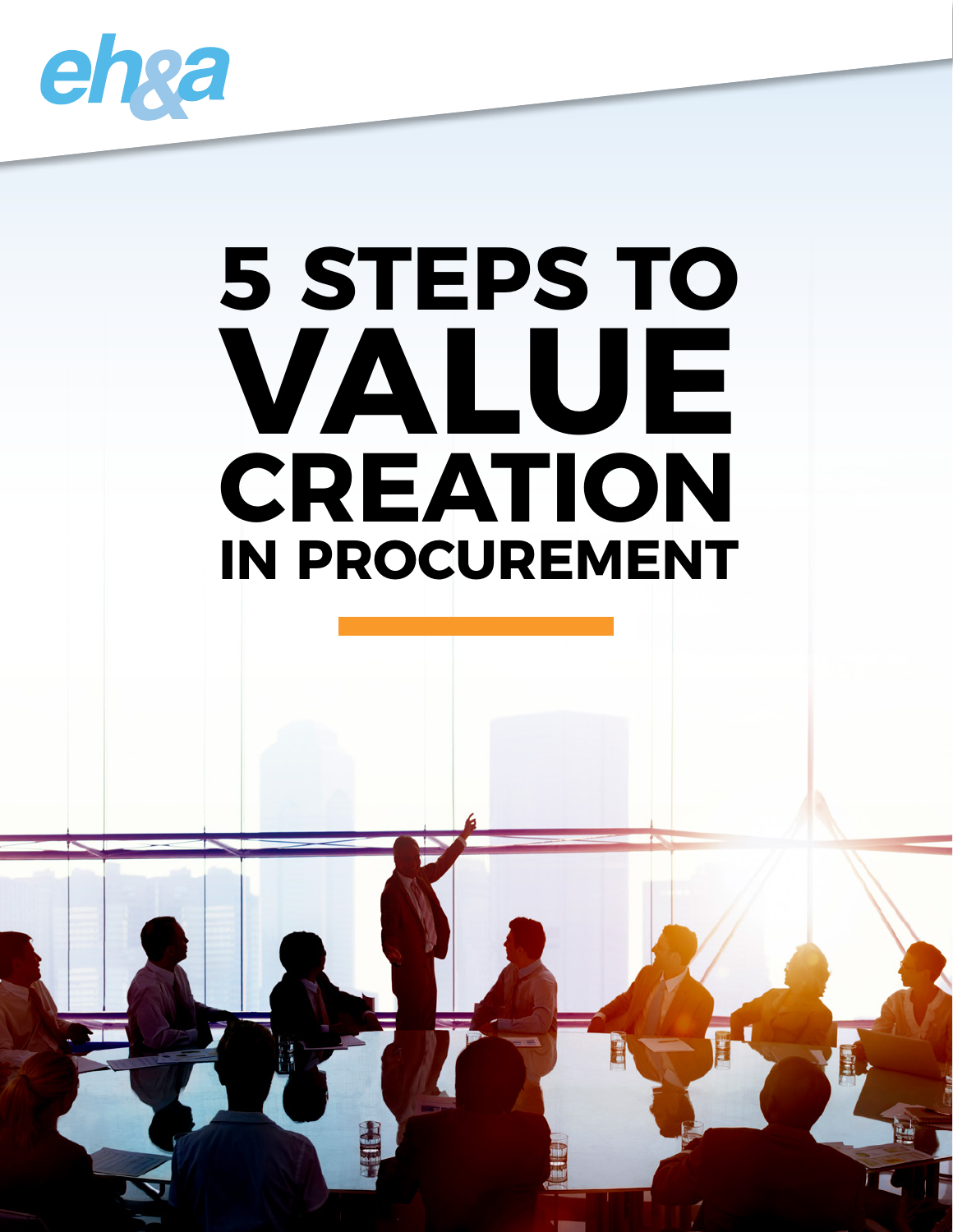## **CARA** TAKE YOUR BUSINESS TO NEW HEIGHTS



#### **5 STEPS TO VALUE CREATION IN PROCUREMENT**

The procurement function can be an important contributor to performance improvement in organisations that are subject to public-sector procurement rules, as is the case for civil aviation authorities (CAAs) as well as

most airports and air navigation services providers (ANSPs.) And, the potential for improvement is large. It is estimated that improved procurement practices in the public sector can yield savings anywhere from

**It is estimated that improved procurement practices in the public sector can yield savings anywhere from 15 percent to as high as 30 percent.**

15 percent to as high as 30 percent. And, while procurement improvements may not always be easy to implement, they are easier and quicker to introduce than other budget improvements, such as a reduction in headcount or an increase in service charges.

In this sense, procurement is an area where the management can exercise a great deal more latitude in driving change and improvement. Importantly, it can free up money that can be spent in other priority areas. Further, improvements in the procurement function will allow managers to make better decisions and plan more effectively, ensure better compliance with regulations and the tendering process, and prevent fraud and maleficence.

#### **CHALLENGES TO OVERCOME**

While the benefits are clear, there are several challenges that must be overcome. Organizations that do not treat procurement as a strategic function generally lack a consolidated view of their spending due to a lack of centralised oversight. It is therefore difficult to envision the potential benefits that can be realised from a better alignment of procurement practices with the strategic goals and objectives of the organization.

In the public sector, there are often trade-offs made with various other political objectives, where procurement decisions are made to support the local or regional economy, industry or even a specific company.

The public sector is also subject to complex and constraining procurement rules as set out by governments and other relevant authorities, such as the European Union and the World Trade Organization, which were established to ensure openness, fairness and non-discriminatory practices for all bidders. Such tender rules can constrain the ability of a public-sector procurement organization to leverage the tools and practices that are available to the private-sector and, consequently, its ability to claim similar efficiencies. However, there are steps that organizations can take to improve their procurement practices without running afoul of procurement laws.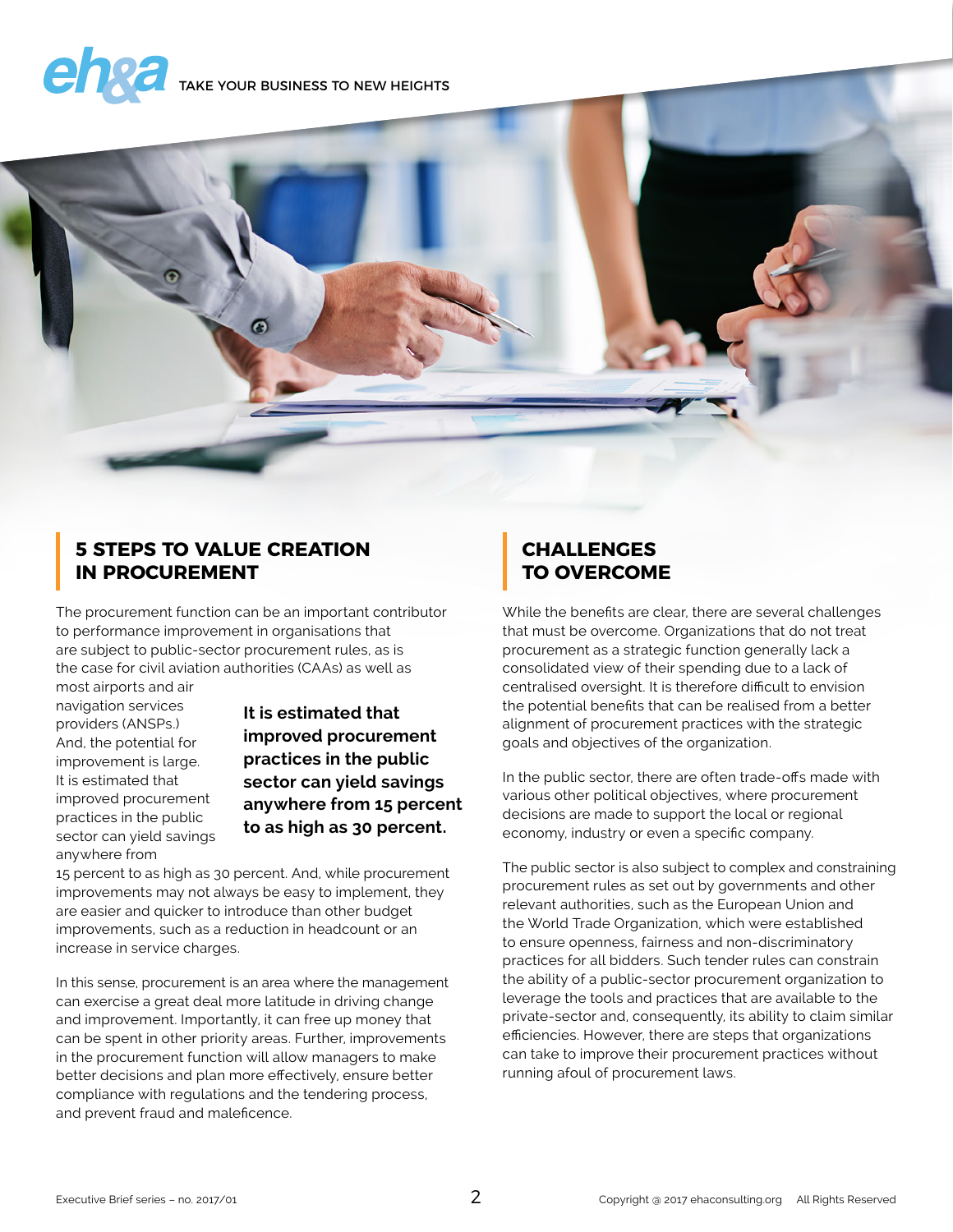## **STRENGTHEN THE** 5 **PROCUREMENT FUNCTION**

To lead a centrally coordinated effort, it is best to create a multi-disciplinary team of change leaders who can introduce and replicate successful initiatives, train employees and build the necessary capabilities throughout the organization. Formal training programs in areas specific to procurement, such as contract negotiation and category expertise (e.g. the procurement of IT solutions and services), as well as programs to develop organizational skills can also be introduced. The objective here is to build the organizational capability in procurement.

### **ENGAGE RELEVANT<br>STAKEHOLDERS**

The procurement team should also establish formal channels and binding rules for stakeholders to submit requests and access information, which will make it easier to manage competing stakeholder interests. A transparent and defensible process for evaluating requests will always be easier to defend. The challenge in defining the process is to adopt the same tools and practices as those used in the private sector and still operate a rigorous tender process within the framework of relevant rules and regulations.

### **SET A CLEAR MANDATE**<br>**FOR PROCUREMENT**

Procurement needs to be regarded as a strategic value creating function. The realisation that more efficient procurement can free up resources that can be reallocated to other priority areas should be incentive enough for change in current procurement rules and management practices. However, this change will require vision and leadership, and advocacy with the relevant policy-makers and authorities. It will also require continuous improvement in the procurement processes that needs to be supported by a feedback loop from internal customers and end consumers.



## **CREATE A** 2 **COMPREHENSIVE VIEW**

Managers should introduce a system that will be able to gather and track cost and other data from a variety of sources and allocate these to the key procurement categories that are to be created. Initially, this should be approached in a pragmatic way rather than attempting to implement a sophisticated system, the objective being to create a picture of what is going on in all categories prior to capturing any savings that an improved procurement system can realise.

## **STREAMLINE** 3 **PROCUREMENT PROCESSES**

Managers should design strategies for each of the procurement categories, considering elements such as product complexity and competitiveness of the supplier market. Supplier workshops should be encouraged and can be conducted within the tender rules, if implemented at the appropriate point in the process and in adherence to the principle of equal treatment of all suppliers.

Selecting the right procurement channel ensures an optimal trade-off between the resources needed to procure the product, its quality, and its price. Functional tenders, as opposed to technical specifications, are typically best suited for product categories that are technically complex.